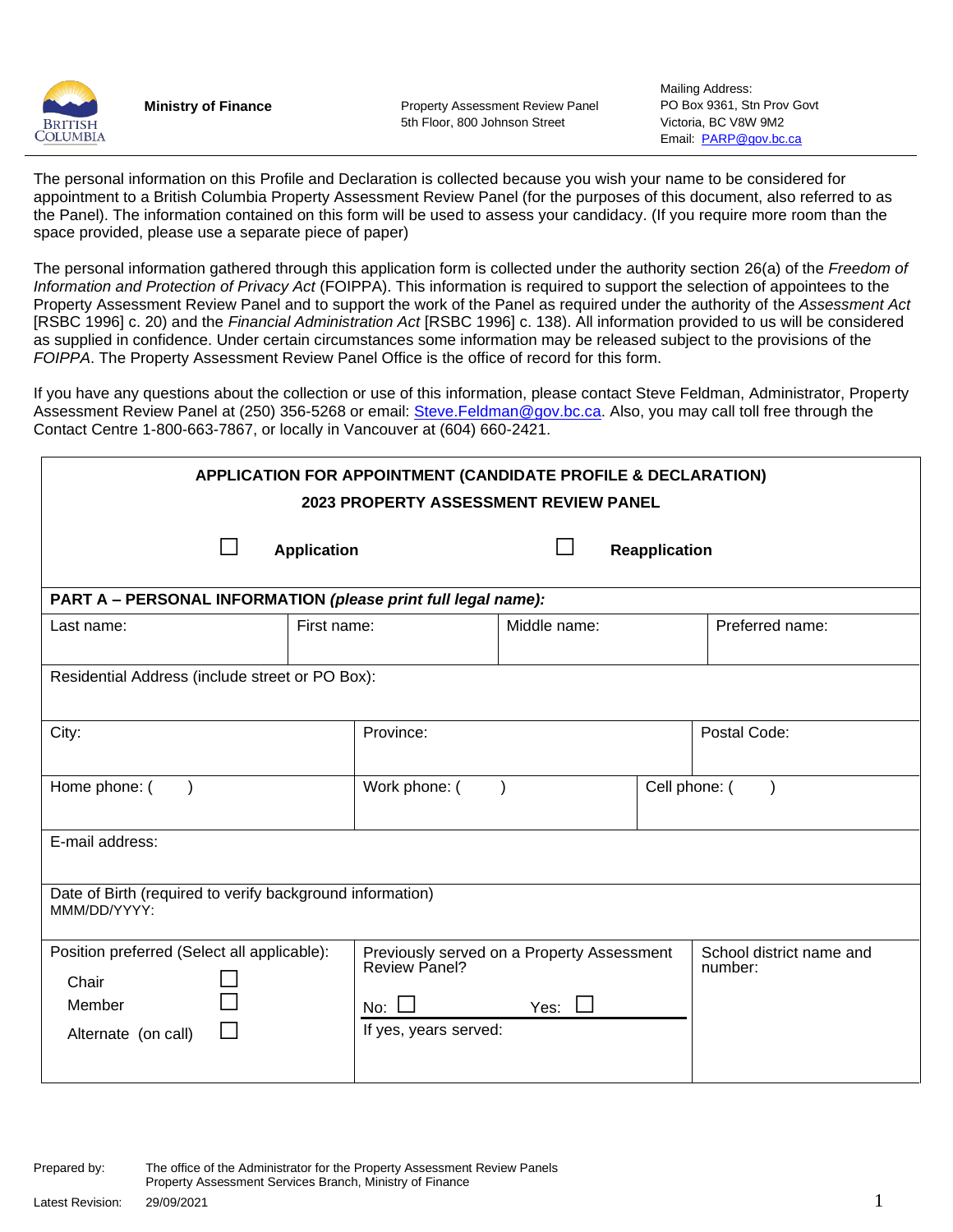| PART B - BACKGROUND INFORMATION (Resume or CV attached is acceptable) |                |                         |  |  |
|-----------------------------------------------------------------------|----------------|-------------------------|--|--|
| 1. Educational Background (please provide a chronology):              |                |                         |  |  |
|                                                                       |                |                         |  |  |
| Name of Institution                                                   | Dates attended | Degree/diploma obtained |  |  |
|                                                                       |                |                         |  |  |
|                                                                       |                |                         |  |  |
|                                                                       |                |                         |  |  |
|                                                                       |                |                         |  |  |
|                                                                       |                |                         |  |  |
|                                                                       |                |                         |  |  |
|                                                                       |                |                         |  |  |
|                                                                       |                |                         |  |  |
|                                                                       |                |                         |  |  |
|                                                                       |                |                         |  |  |
|                                                                       |                |                         |  |  |
|                                                                       |                |                         |  |  |

| 2. Professional and Employment Background (please provide a chronology): |                  |          |  |
|--------------------------------------------------------------------------|------------------|----------|--|
| Name of Organization                                                     | Dates of service | Position |  |
|                                                                          |                  |          |  |
|                                                                          |                  |          |  |
|                                                                          |                  |          |  |
|                                                                          |                  |          |  |
|                                                                          |                  |          |  |
|                                                                          |                  |          |  |

| 3. Board directorship/community/volunteer/Panel activities (please provide a chronology): |                           |          |  |
|-------------------------------------------------------------------------------------------|---------------------------|----------|--|
| Name of Organization                                                                      | Dates of service MMM/YYYY | Position |  |
|                                                                                           |                           |          |  |
|                                                                                           |                           |          |  |
|                                                                                           |                           |          |  |
|                                                                                           |                           |          |  |
|                                                                                           |                           |          |  |
|                                                                                           |                           |          |  |
|                                                                                           |                           |          |  |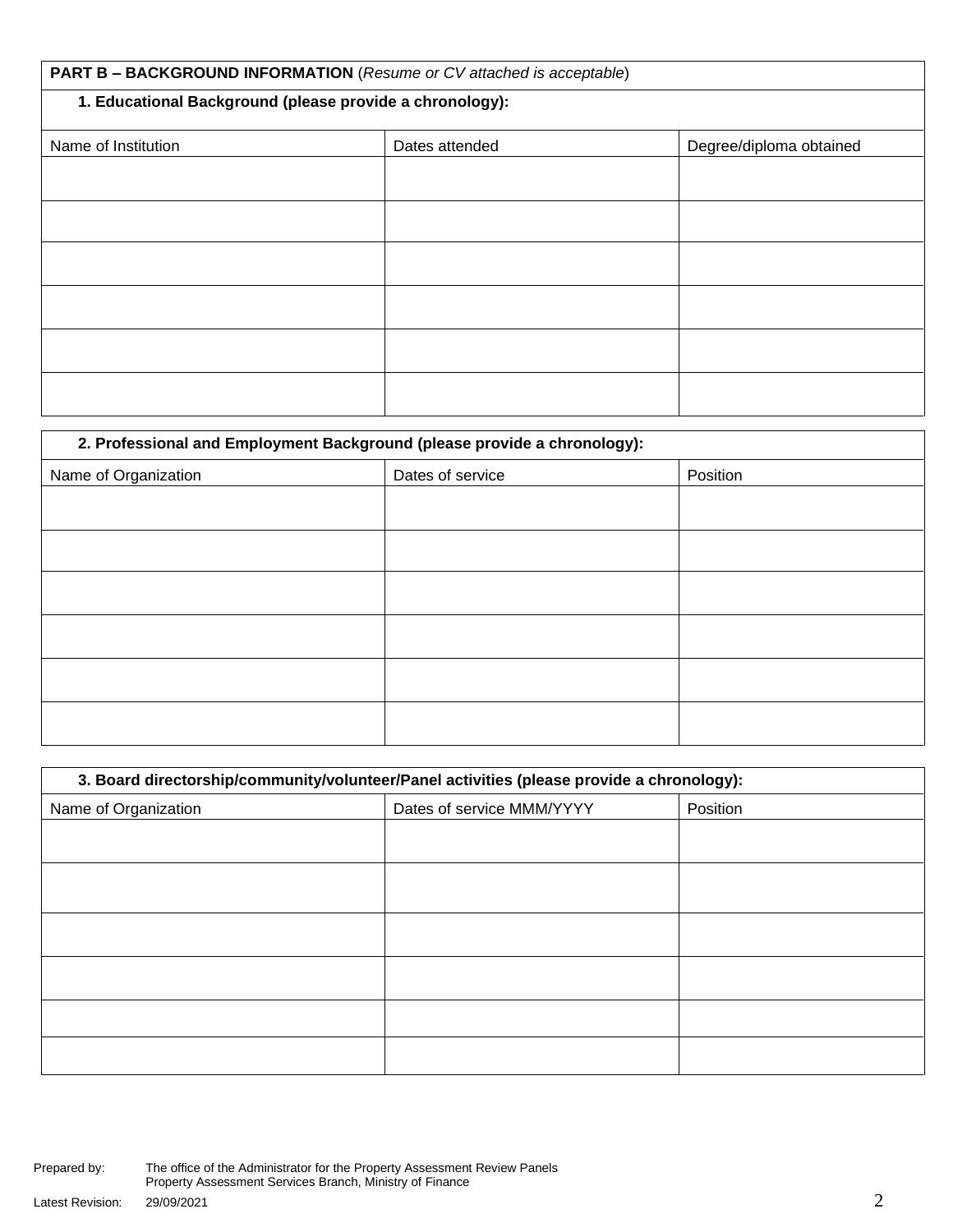| 4. Professional designations/memberships in professional organizations (please provide a chronology): |                             |                                |  |
|-------------------------------------------------------------------------------------------------------|-----------------------------|--------------------------------|--|
| Professional Organization                                                                             | Designation (if applicable) | Term of Membership<br>MMM/YYYY |  |
|                                                                                                       |                             |                                |  |
|                                                                                                       |                             |                                |  |
|                                                                                                       |                             |                                |  |
|                                                                                                       |                             |                                |  |
|                                                                                                       |                             |                                |  |
|                                                                                                       |                             |                                |  |

## **5.** Are you currently involved in Lobbying Activity? Yes: □ No: □

If you have answered yes, please fill out the following table. If you require more room than the space provided, please use a separate Word document.

| Name of Client | Undertaking Start and End Date<br>(MMM/YYYY to MMM/YYYY) |
|----------------|----------------------------------------------------------|
|                |                                                          |
|                |                                                          |
|                |                                                          |
|                |                                                          |
|                |                                                          |
|                |                                                          |

**6. Publications** (List any published works (these include books, articles, blogs and professional journals) you have authored):

Name of Publications and dates (or attach a separate document)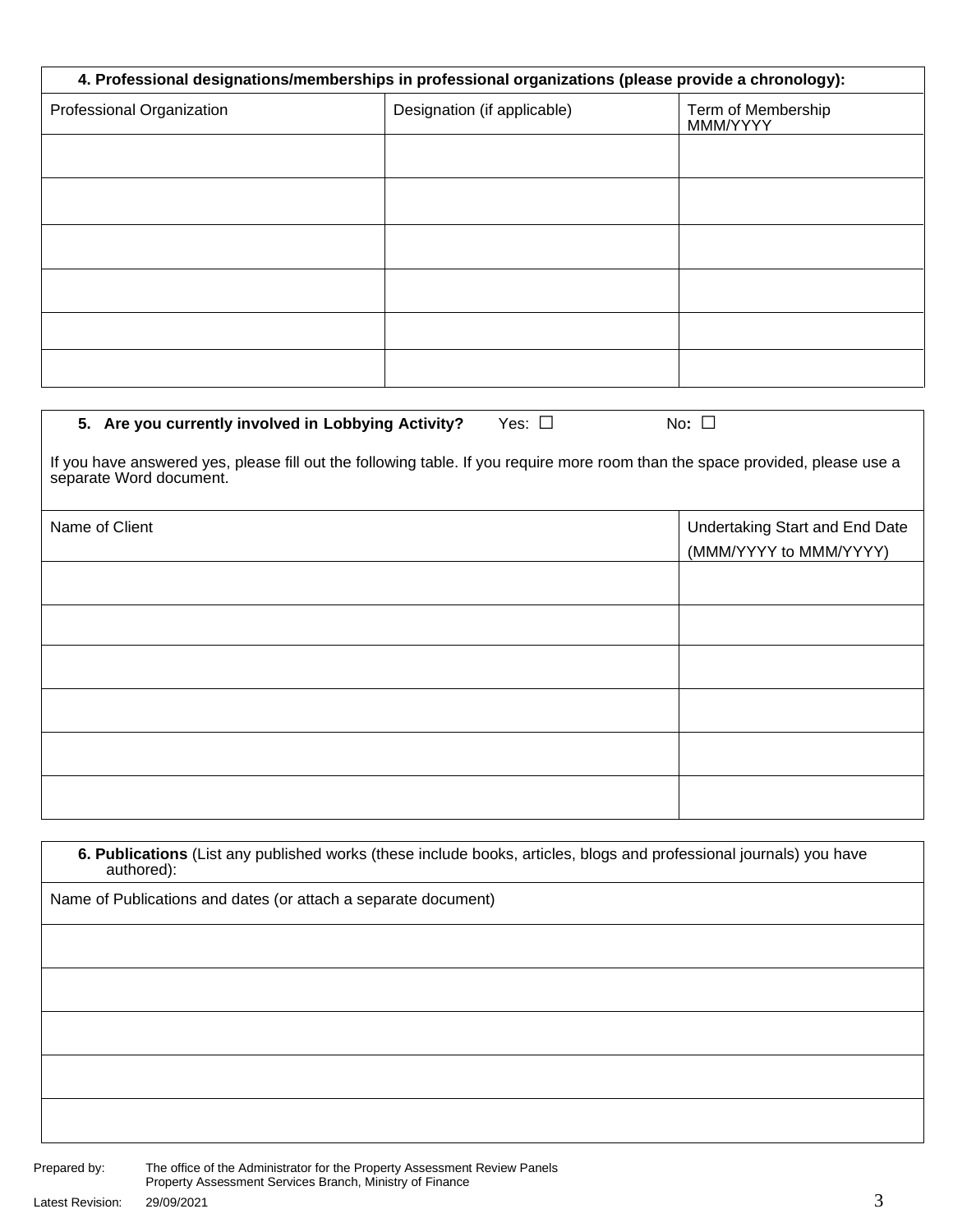## **Duties/Responsibilities to the Property Assessment Review Panel:**

Chairs/members owe the Panel they serve undivided loyalty and a commitment to making the best possible decisions.

Chairs/members must carefully adhere to these duties and take their jobs seriously to set high standards of accountability.

By signing this Profile and Declaration, you acknowledge and understand that you are bound by the following duties and responsibilities.

## **Duty of Care:**

You have a duty of care to the Property Assessment Review Panel which means that you must exercise the degree of skill and diligence reasonably expected from an ordinary person of your knowledge and experience;

- in making decisions, you must always act in the best interests of the Panel;
- you must base your decisions upon facts and reliable information; and
- you must not act without first taking care to be properly informed.

#### **Duty of Loyalty:**

This duty embraces fairness, good faith and honesty. It means that, in all decisions, you must act in the Panel's best interests, not your own. Specifically, you must:

- \* be honest in your dealings within the Panel and with others on behalf of the Panel;
- \* maintain the confidentiality of information received by you in your capacity as Panel member; and
- \* avoid situations where you could put yourself in a position of conflict between your own private interests andthe best interests of the review panel.

### **Duty of Obedience:**

This duty requires that you know the Property Assessment Review Panel's mission and the laws and regulations that affect the carrying-out of the mission. This duty means that you must:

- carry out the Panel's purposes; and
- \* take all necessary and reasonable measures to assure compliance with laws, regulations and policies that apply tothe Property Assessment Review Panel.

# **PART C – CONFLICT OF INTEREST: DISCLOSURE STATEMENT**

A conflict of interest exists for a panel member who has a private or personal interest which appears to influence the panel member's judgement in making decisions with the interests of the Property Assessment Review Panel.

A conflict of interest may take a number of forms:

- **·** financial or non-financial:
- direct or indirect; and
- professional or family related.

A conflict of interest may arise from:

- Ongoing or outstanding matters before the Panel;
- Employment or board appointments;
- Professional practices including consultative services;
- directorships or other employment;
- financial interests in business enterprises or professional practices;
- share ownership;
- beneficial interests in trusts;
- private equity interests;
- real estate property interests;
- existing or proposed transactions with the Panel;
- holding elected office;
- existing professional or personal associations with the Panel;
- personal associations with other groups or organizations; and
- family relationships (a connection by blood, by marital or common law relationship, or by affinity).

Prepared by: The office of the Administrator for the Property Assessment Review Panels Property Assessment Services Branch, Ministry of Finance

Latest Revision:  $29/09/2021$   $4$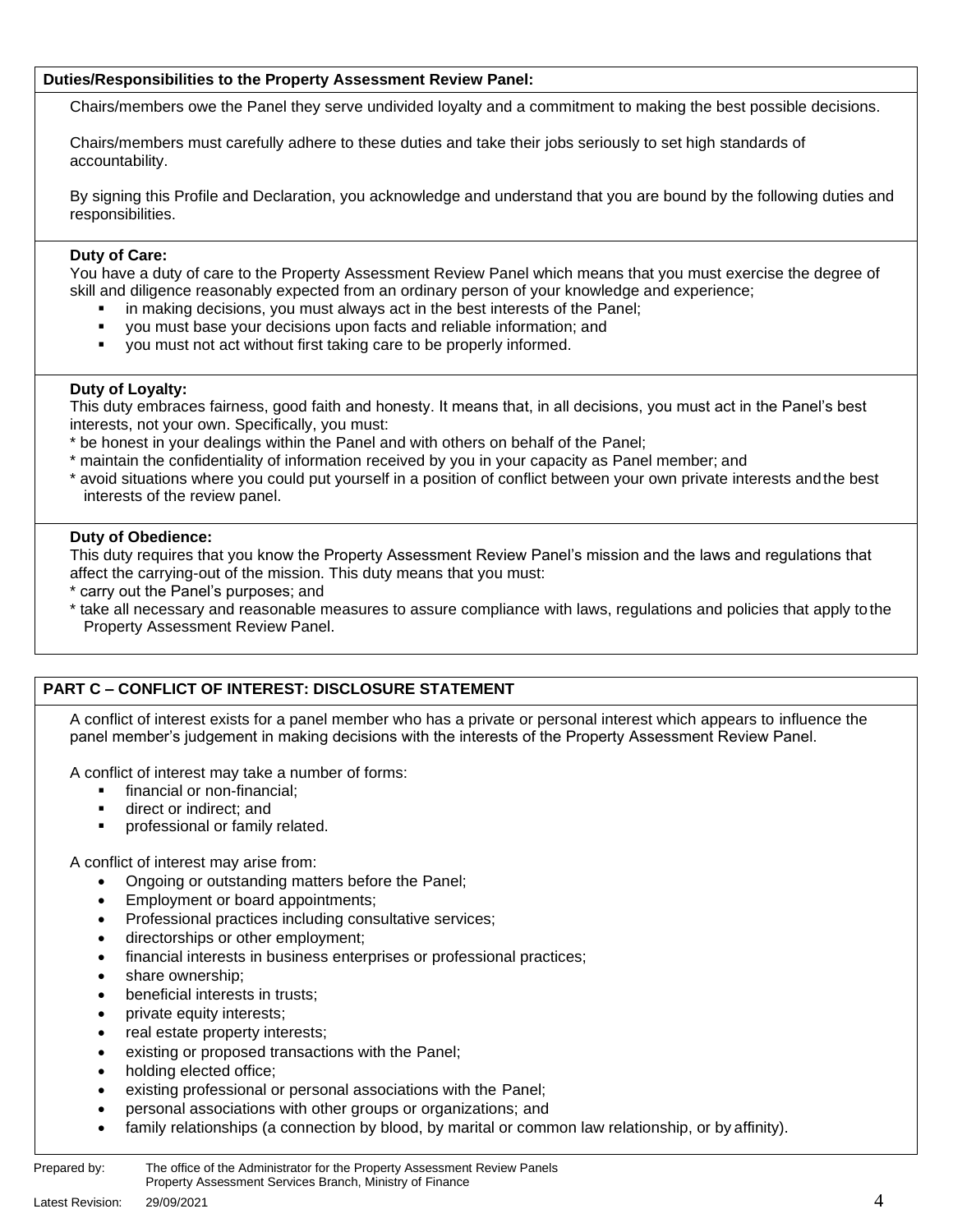Every appointee or potential appointee to the review panel must disclose any obligation, commitment, relationship or interest that might conflict or might be perceived to conflict with his or her duty or interest to the review panel.

Additional information regarding the conflict of interest assessment and the code of ethics is available in the Crown Agencies and Board Resourcing and Office [General Conduct Principles for Public Appointees.](https://www2.gov.bc.ca/gov/content/bcpublicsectorboardapplications/learn/board-member-information)

Yes: **□** No**: □**

If Yes, describe any real and/or perceived conflicts of interest with the panel:

# **PART D – CHARTER OF EXPECTATIONS FOR APPOINTEES TO PANELS**

Appointees commit to make the best possible decisions. Appointees must carefully adhere to these principles and responsibilities. They must strive for high standards of accountability and fiduciary duty.

## **Principles**

**Compliance**

- Take all necessary and reasonable measures to ensure compliance with laws, regulations and policiesthat apply to the Panel; and
- Know the Panel's mandate.

## **Accountability**

- Base your decisions upon facts and reliable information; and
- Properly inform yourself before taking action.

## **Integrity**

- Ensure integrity in all dealings with and on behalf of the Panel, including via social media platforms;
- Maintain the confidentiality of information received by you in your capacity as Panel member both during and after your appointment;
- Maintain the ongoing responsibility to disclose real or perceived conflicts of interest; and
- Avoid real or perceived conflicts between your own private interests and the work of the Panel.

## **Responsibilities**

- Be courteous and treat all parties fairly and with respect;
- Be punctual and organized;
- Identify opportunities to resolve disputes or issues and bring those opportunities to the attention of the parties at the earliest possible time, with the least cost while ensuring that all parties are treated fairly;
- Ensure that organizational and preliminary procedural matters are resolved quickly;
- Conduct effective hearings and render fair, well-reasoned decisions based on the evidence and applicable law and policy;
- Recognize and deal appropriately with situations that may involve an issue of bias or conflict of interestfor the parties involved and do so in accordance with the Panel's applicable code of conduct;
- Maintain currency with respect to the justice system, including relevant legislation, policies and procedures;
- Work with agency staff and be familiar with case management practices; and
- Ensure that files are completed in a timely manner.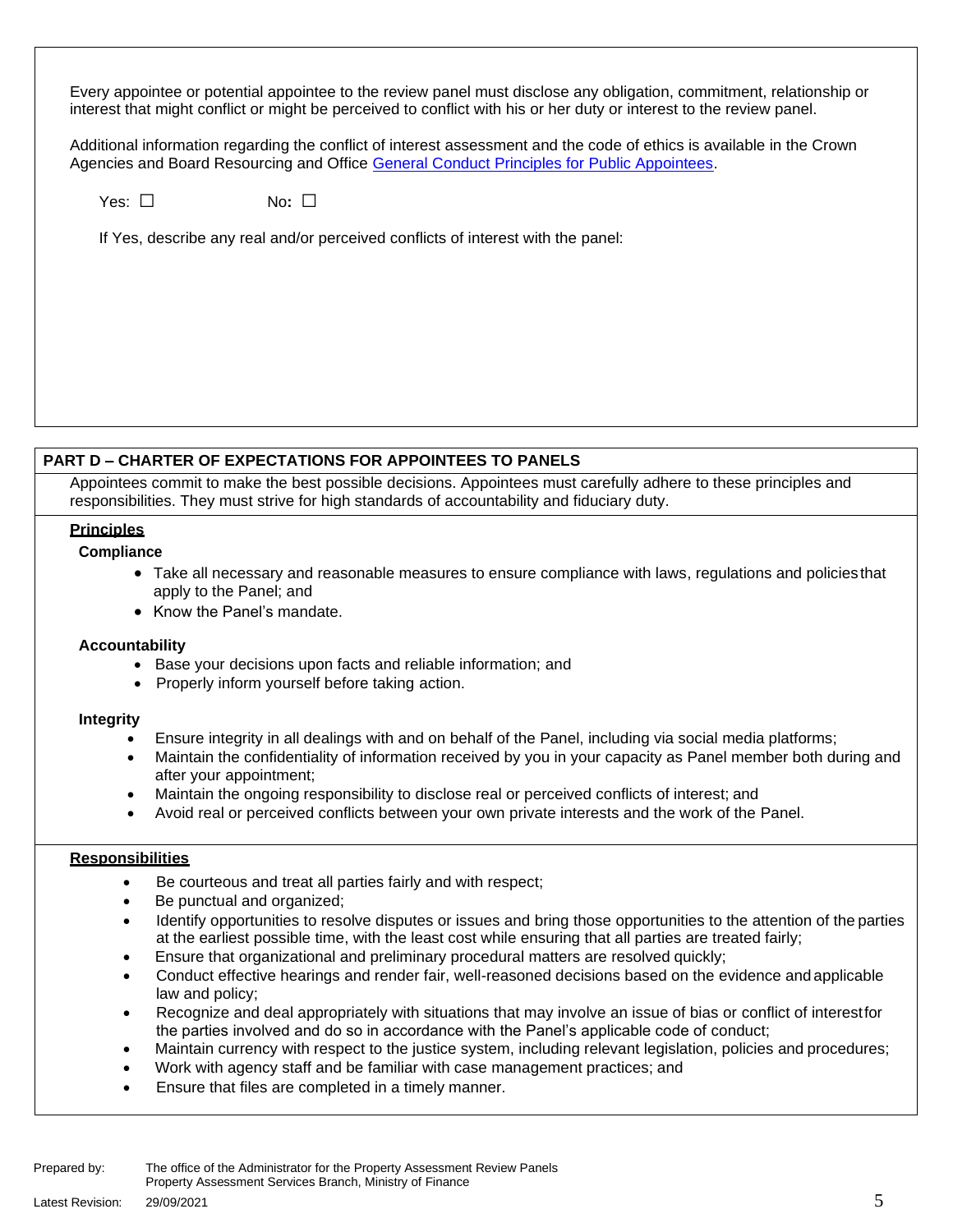| I certify that I have read the above Charter and agree to abide by it for the duration of my service. |  |
|-------------------------------------------------------------------------------------------------------|--|
| I agree:                                                                                              |  |

| <b>PART E - INTEGRITY AND PUBLIC ACCOUNTABILITY</b>                                                                                                                                                                                           |                                                                                                                                                                                       |               |              |
|-----------------------------------------------------------------------------------------------------------------------------------------------------------------------------------------------------------------------------------------------|---------------------------------------------------------------------------------------------------------------------------------------------------------------------------------------|---------------|--------------|
| Note: An affirmative answer to any of the questions below does not automatically disqualify an applicant from being<br>appointed. Each candidate's background will be considered in relation to the specific requirements of the appointment. |                                                                                                                                                                                       |               |              |
|                                                                                                                                                                                                                                               | In your employment, business or personal affairs, have you, or any company in which you have a direct or indirect<br>controlling interest, in B.C. or elsewhere:                      |               |              |
| (a)                                                                                                                                                                                                                                           | Been charged with or convicted of an offence under the Criminal Code of<br>Canada?                                                                                                    | Yes $\square$ | No           |
| (b)                                                                                                                                                                                                                                           | Been charged with or convicted of an offence under any other Federal<br>statutes or regulations, including the Income Tax Act, the Controlled Drugs<br>and Substances Act, or others? | Yes $\Box$    | $No$ $\Box$  |
| (c)                                                                                                                                                                                                                                           | Been the defendant of any civil action in which allegations of fraud, theft, or<br>defamation were made against you?                                                                  | Yes $\square$ | No $\square$ |
| (d)                                                                                                                                                                                                                                           | Have any outstanding charges against you, including civil action?                                                                                                                     | Yes $\Box$    | $No$ $\Box$  |
| (e)                                                                                                                                                                                                                                           | Been charged with or convicted of any offence under any Provincial statutes<br>or regulations?                                                                                        | Yes $\square$ | $No$ $\Box$  |
| (f)                                                                                                                                                                                                                                           | Been cited with or disciplined, censured, suspended or disqualified by any<br>professional association or body?                                                                       | Yes $\Box$    | No           |
| (g)                                                                                                                                                                                                                                           | Had any improper dealings with government (e.g. improper solicitation of<br>contracts, improper lobbying or representations?)                                                         | Yes $\Box$    | $No$ $\Box$  |
| (h)                                                                                                                                                                                                                                           | Been involved in any issue or controversy that has gone, or is likely to go to<br>litigation or public review?                                                                        | Yes $\Box$    | $No$ $\Box$  |
| (i)                                                                                                                                                                                                                                           | Made an assignment or lodged a proposal under the Bankruptcy and<br>Insolvency Act?                                                                                                   | Yes $\Box$    | $No$ $\Box$  |
| (j)                                                                                                                                                                                                                                           | Been discharged, suspended or asked to resign from any employment?                                                                                                                    | Yes $\square$ | $No \Box$    |
| If you answered yes to any of the above question, please provide details below:                                                                                                                                                               |                                                                                                                                                                                       |               |              |
|                                                                                                                                                                                                                                               |                                                                                                                                                                                       |               |              |
|                                                                                                                                                                                                                                               |                                                                                                                                                                                       |               |              |
| Yes $\Box$                                                                                                                                                                                                                                    | Are you involved in a dispute with a public body or government that is likely to go to litigation or an adjudicative process?<br>No                                                   |               |              |

Describe:

Have you or any organization or group which you are associated with promoted or encouraged hatred against people or

Prepared by: The office of the Administrator for the Property Assessment Review Panels Property Assessment Services Branch, Ministry of Finance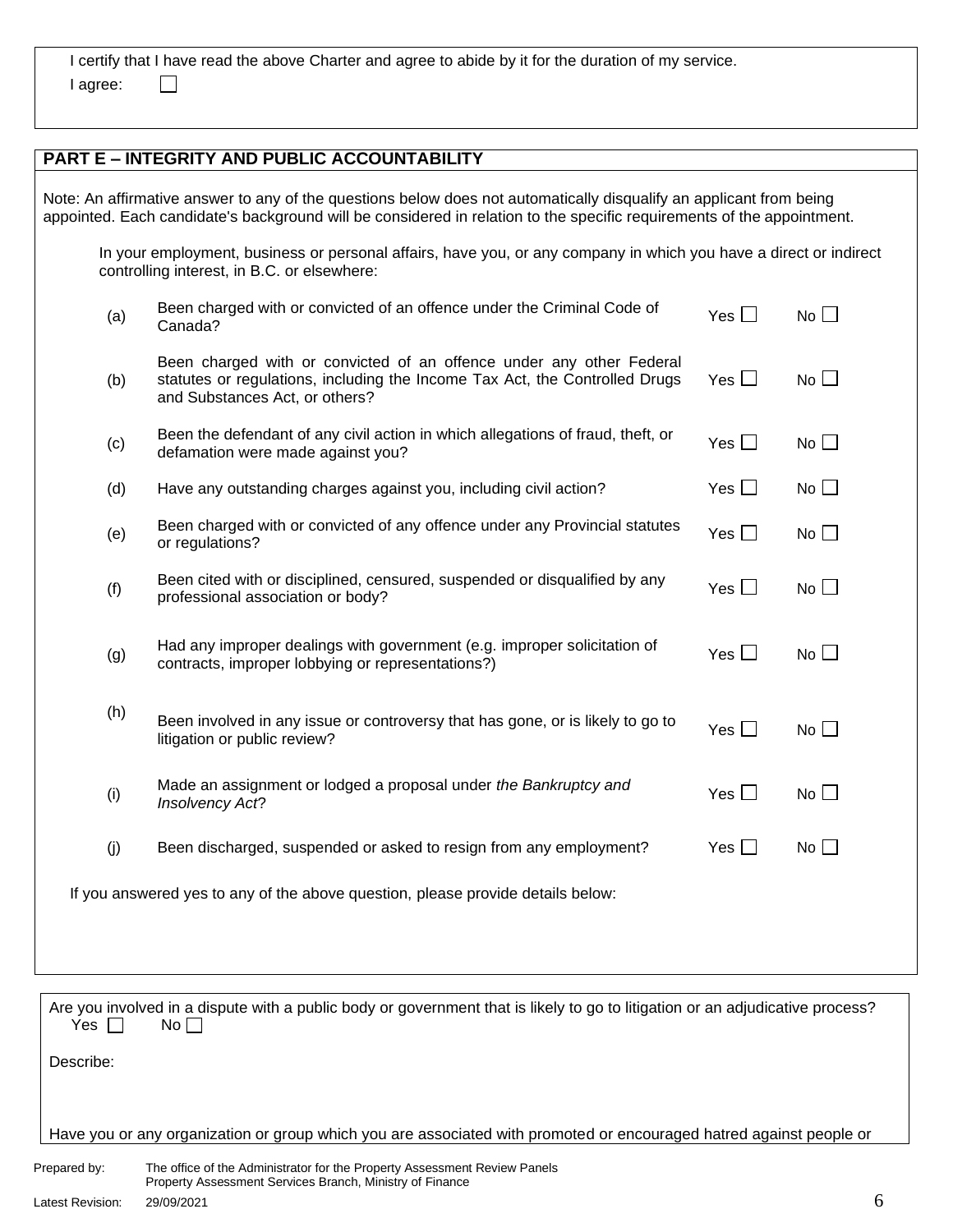| Describe:                                                                                   |                                                                                                                                                                                                                                                                                                                                                                        |  |  |  |  |
|---------------------------------------------------------------------------------------------|------------------------------------------------------------------------------------------------------------------------------------------------------------------------------------------------------------------------------------------------------------------------------------------------------------------------------------------------------------------------|--|--|--|--|
|                                                                                             |                                                                                                                                                                                                                                                                                                                                                                        |  |  |  |  |
| or hinder your performance of your duties as an appointee?<br>No <sub>1</sub><br>Yes $\Box$ | Generally, are you aware of any facts or matters which, if publicly disclosed, could cause the government embarrassment                                                                                                                                                                                                                                                |  |  |  |  |
| Describe:                                                                                   |                                                                                                                                                                                                                                                                                                                                                                        |  |  |  |  |
| No <sub>1</sub><br>Yes                                                                      | The Property Assessment Review Panel Administrator is responsible for ensuring awareness of all relevant information<br>related to potential appointees. We are asking you use this section to disclose any issues that may be of public interest in<br>the event you are appointed to serve. Such issues can include civil lawsuits, criminal charges or convictions. |  |  |  |  |
| Describe:                                                                                   |                                                                                                                                                                                                                                                                                                                                                                        |  |  |  |  |
|                                                                                             |                                                                                                                                                                                                                                                                                                                                                                        |  |  |  |  |
|                                                                                             |                                                                                                                                                                                                                                                                                                                                                                        |  |  |  |  |
|                                                                                             |                                                                                                                                                                                                                                                                                                                                                                        |  |  |  |  |
| PART F - REFERENCES (Please provide a minimum of three references)                          |                                                                                                                                                                                                                                                                                                                                                                        |  |  |  |  |
| Name:                                                                                       | Occupation:                                                                                                                                                                                                                                                                                                                                                            |  |  |  |  |
| Address:                                                                                    | Home phone:                                                                                                                                                                                                                                                                                                                                                            |  |  |  |  |
| Email Address:                                                                              | <b>Business or Cellular phone:</b>                                                                                                                                                                                                                                                                                                                                     |  |  |  |  |
| Name:                                                                                       | Occupation:                                                                                                                                                                                                                                                                                                                                                            |  |  |  |  |
| Address:                                                                                    | Home phone:                                                                                                                                                                                                                                                                                                                                                            |  |  |  |  |
| Email Address:                                                                              | Business or Cellular phone:                                                                                                                                                                                                                                                                                                                                            |  |  |  |  |
| Name:                                                                                       | Occupation:                                                                                                                                                                                                                                                                                                                                                            |  |  |  |  |
| Address:                                                                                    | Home phone:                                                                                                                                                                                                                                                                                                                                                            |  |  |  |  |
| Email Address:                                                                              | <b>Business or Cellular phone:</b>                                                                                                                                                                                                                                                                                                                                     |  |  |  |  |
| <b>PART G - BIOGRAPHY</b>                                                                   |                                                                                                                                                                                                                                                                                                                                                                        |  |  |  |  |
|                                                                                             | I understand that if I am appointed to serve, the Crown Agencies Board Resourcing Office or Property Assessment<br>Review Panel Administrator may publish a biography of me. Optional: Include a 200 word biography below:                                                                                                                                             |  |  |  |  |
|                                                                                             |                                                                                                                                                                                                                                                                                                                                                                        |  |  |  |  |
| Prepared by:<br>Property Assessment Services Branch, Ministry of Finance                    | The office of the Administrator for the Property Assessment Review Panels                                                                                                                                                                                                                                                                                              |  |  |  |  |
| Latest Revision:<br>29/09/2021                                                              | 7                                                                                                                                                                                                                                                                                                                                                                      |  |  |  |  |

persons on the basis of ethnicity, language, colour, religion, culture, gender or sexual orientation?

Yes □ No